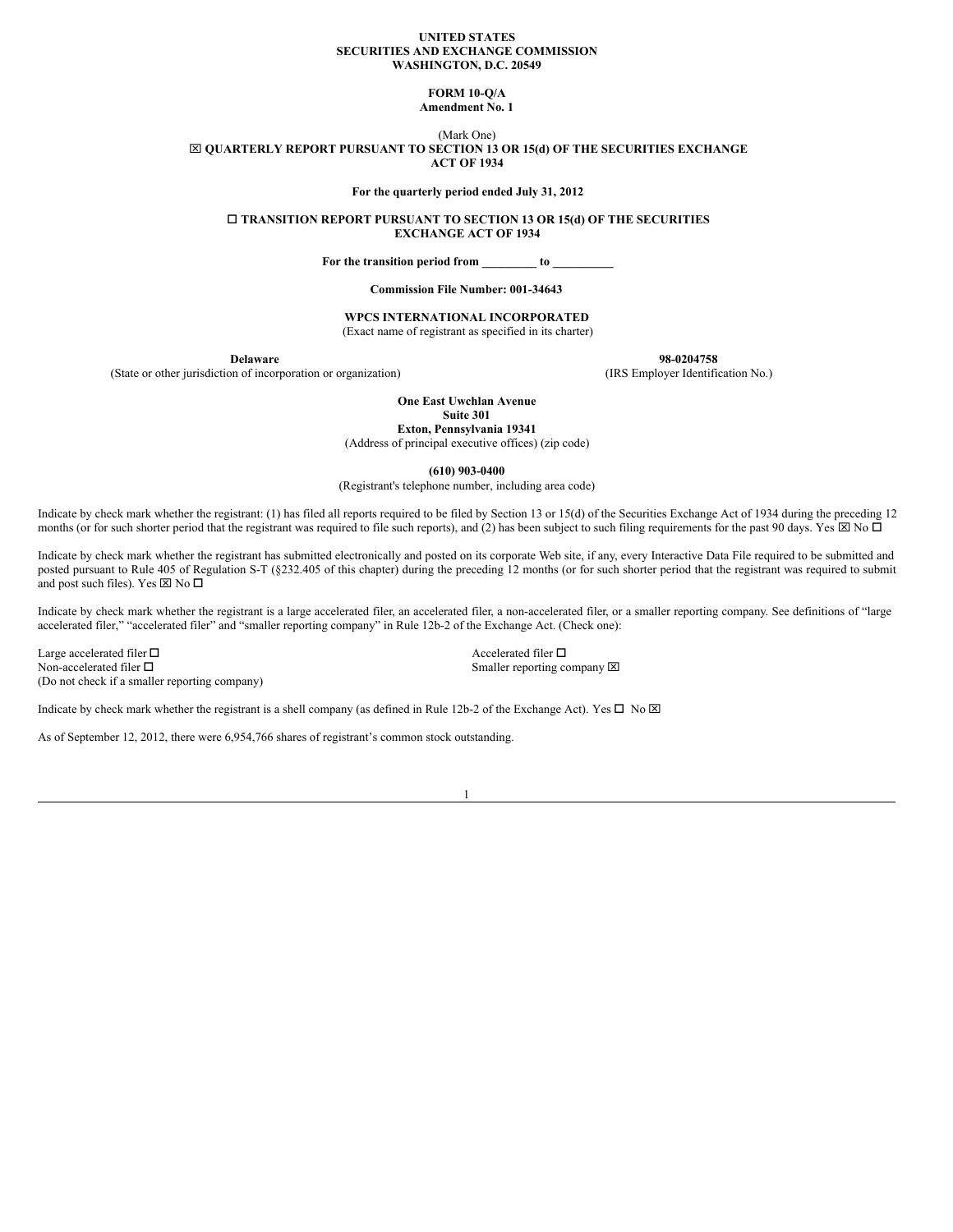# **EXPLANATORY NOTE**

The purpose of this Amendment No. 1 to WPCS International Incorporated's Quarterly Report on Form 10-Q for the quarterly period ended July 31, 2012, filed with the Securities and Exchange Commission on September 14, 2012 (the "Form 10-Q"), is solely to furnish Exhibit 101 to the Form 10-Q in accordance with Rule 405 of Regulation S-T. Exhibit 101 to this report provides the consolidated financial statements and related notes from the Form 10-Q formatted in XBRL (eXtensible Business Reporting Language).

No other changes have been made to the Form 10-Q. This Amendment No. 1 to the Form 10-Q speaks as of the original filing date of the Form 10-Q, does not reflect events that may have occurred subsequent to the original filing date, and does not modify or update in any way disclosures made in the original Form 10-Q.

Pursuant to Rule 406T of Regulation S-T, the interactive data files on Exhibit 101 hereto are deemed not filed or part of a registration statement or prospectus for purposes of Sections 11 or 12 of the Securities Act of 1933, as amended, are deemed not filed for purposes of Section 18 of the Securities Exchange Act of 1934, as amended, and otherwise are not subject to liability under those sections.

## **Item 6. Exhibits**

| 31.01   | Certification of Chief Executive Officer pursuant to Exchange Act Rules 13a-14(a) and 15d-14(a), as adopted pursuant to Section 302 of the Sarbanes-<br>Oxley Act of $2002.$ <sup>†</sup>       |
|---------|-------------------------------------------------------------------------------------------------------------------------------------------------------------------------------------------------|
| 31.02   | Certification of Chief Financial Officer pursuant to Exchange Act Rules 13a-14(a) and 15d-14(a), as adopted pursuant to Section 302 of the Sarbanes-<br>Oxley Act of $2002.$ <sup>†</sup>       |
| 32.01   | Certifications of Chief Executive Officer and Chief Financial Officer pursuant to 18 U.S.C. Section 1350, as adopted pursuant to Section 906 of the<br>Sarbanes-Oxley Act of 2002. <sup>†</sup> |
| 101 INS | <b>XBRL Instance Document</b>                                                                                                                                                                   |
| 101 SCH | <b>XBRL Taxonomy Extension Schema Document</b>                                                                                                                                                  |
| 101 CAL | XBRL Taxonomy Extension Calculation Linkbase Document                                                                                                                                           |
| 101 LAB | XBRL Taxonomy Extension Label Linkbase Document                                                                                                                                                 |
| 101 PRE | XBRL Taxonomy Extension Presentation Linkbase Document                                                                                                                                          |
| 101 DEF | XBRL Taxonomy Extension Definition Linkbase Document                                                                                                                                            |
|         |                                                                                                                                                                                                 |

† Incorporate by reference to the Quarterly Report on Form 10-Q for the period ended July 31, 2012, filed by WPCS International Incorporated on September 14, 2012.